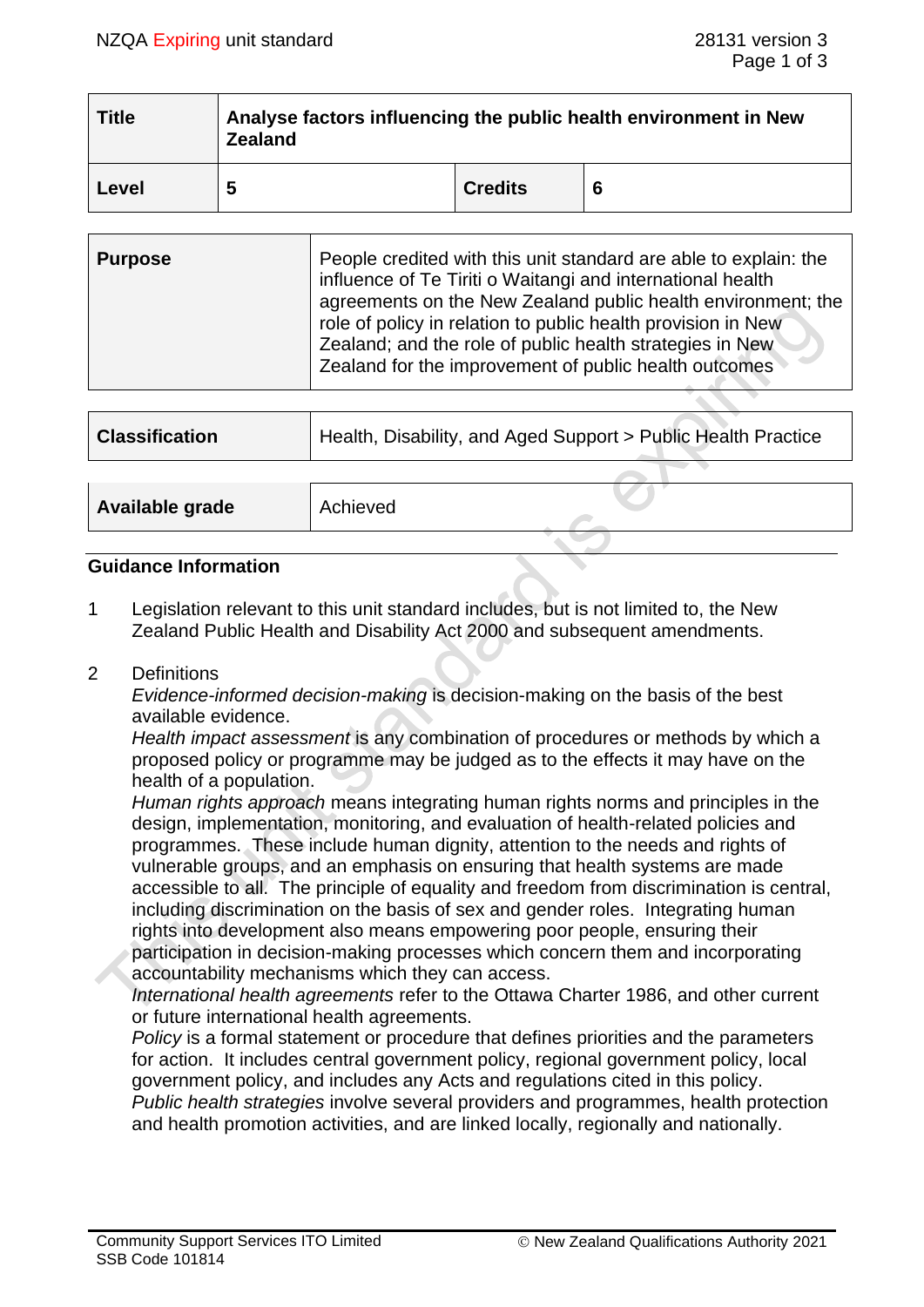3 References

*Achieving Health for All People* – *Whakatutuki Te Oranga Hauora Mo Ngā Tāngata Katoa,* Wellington, Ministry of Health, 2003;

*The Ottawa Charter* available at

[http://www.who.int/healthpromotion/conferences/previous/ottawa/en/;](http://www.who.int/healthpromotion/conferences/previous/ottawa/en/)

Durie, M. *Maori health: key determinants for the next twenty-five years,* 2000, Pacific Health Dialog, 7 (1), 6-11;

*Te pai me te oranga o nga iwi: Health for all people. An Overview of Public Health,* Wellington, Ministry of Health, 2002, available at [http://www.health.govt.nz/;](http://www.health.govt.nz/)

Minister of Health. 2016. *New Zealand Health Strategy: Future direction*. Wellington: Ministry of Health.

World Health Organisation [http://www.who.int/en/;](http://www.who.int/en/)

*The Universal Declaration of Human Rights 1948-2008*, available at [http://www.ohchr.org/EN/UDHR/Documents/60UDHR/bookleten.pdf;](http://www.ohchr.org/EN/UDHR/Documents/60UDHR/bookleten.pdf)

*United Nations Declaration on the Rights of Indigenous Peoples 2007*, available at [https://www.un.org/development/desa/indigenouspeoples/wp-](https://www.un.org/development/desa/indigenouspeoples/wp-content/uploads/sites/19/2018/11/UNDRIP_E_web.pdf)

[content/uploads/sites/19/2018/11/UNDRIP\\_E\\_web.pdf.](https://www.un.org/development/desa/indigenouspeoples/wp-content/uploads/sites/19/2018/11/UNDRIP_E_web.pdf)

# **Outcomes and performance criteria**

# **Outcome 1**

Explain the influence of Te Tiriti o Waitangi on the New Zealand public health environment.

# **Performance criteria**

- 1.1 Founding principles of partnership, protection, and participation are explained in relation to the public health environment of New Zealand.
	- Range public health environment includes policy, strategies, service delivery.

# **Outcome 2**

Explain the influence of international health agreements on the New Zealand public health environment.

Range Ottawa Charter plus one other for example – The Universal Declaration of Human Rights 1948-2008; United Nations Declaration on the Rights of Indigenous Peoples 2007.

# **Performance criteria**

- 2.1 Purpose and agreed action points of international health agreements are explained in relation to the public health environment of New Zealand.
- 2.2 Influence of the human rights approach in international agreements is explained in relation to the public health environment of New Zealand.